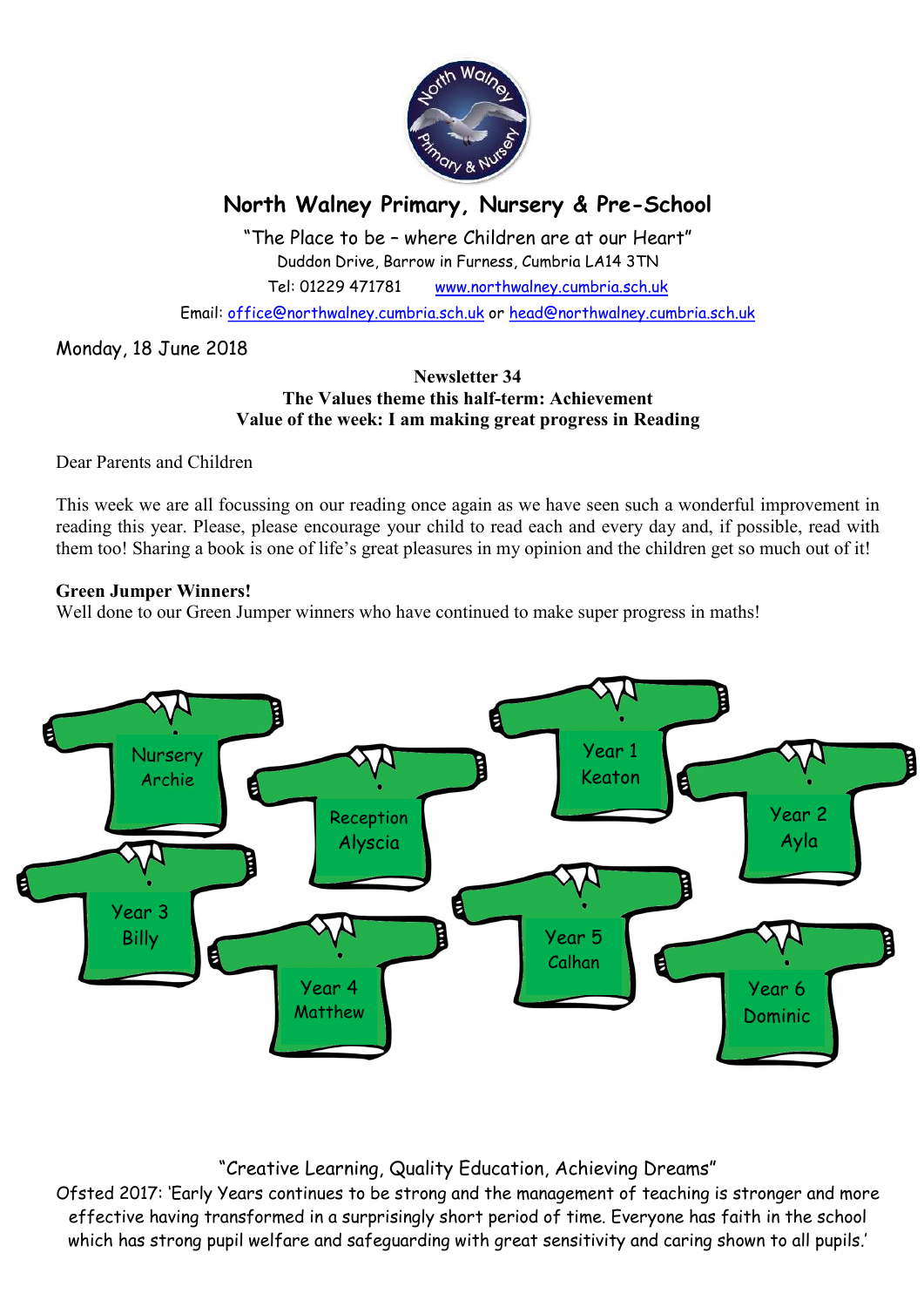#### So much happening over the coming weeks

Please make sure we have your current mobile number and email address so that you don't miss out on any of the events planned for the rest of this term! Sometimes events have to be changed at the last minute, and the easiest way to let you all know is via text and tweet – so please make sure you are connected with us!



#### Our phone system!

Sorry but I seem to have made a mess of the phone system and Option 1 is now not working! Luckily we have a new phone system being installed soon, but for now if you need to leave a message please choose Option 4 to leave a message about a child's absence! Don't forget that all absences must be reported to the school.

#### Race for Life

After the weather change of last week, I am pleased to say that we will be joining in with George Hastwell School and their plans for the Race of Life this Thursday instead. We have only opened it up to Years 3, 4 and 6 and we have 11 adults who will be doing it with them from school so everyone will be carefully watched as we go round. Details came out about the event last week and hopefully the sun will shine this time round! WE MUST HAVE A CONSENT FORM FOR YOUR CHILD TO TAKE PART. Any children not taking part will be looked after in school by school staff.





#### PTA Non-Uniform Day

We will be having a non-uniform day on Friday  $29<sup>th</sup>$  June for donations towards Walney Gala Day. Please could you send in chocolates and sweets as part of our collection on the day. Thank you everyone!

Don't forget that Gala Day is on Sunday 1<sup>st</sup> July 2018.

#### Coming Soon!

In September, Mrs Malone will be launching a new fundraiser for school where for £1 a week, people will be able to predict what the bonus ball number will be in the Lottery and win some money! Full details will be coming out shortly! Thank you to Mrs Malone for looking into this for us!



And finally…

As I said in last week's newsletter and earlier in this week's – so much is happening and we will try and keep you fully informed of everything but do please bear with us if things change! As we all know – no-one can predict the wonderful Walney weather!

Yours sincerely,

Paul Slater